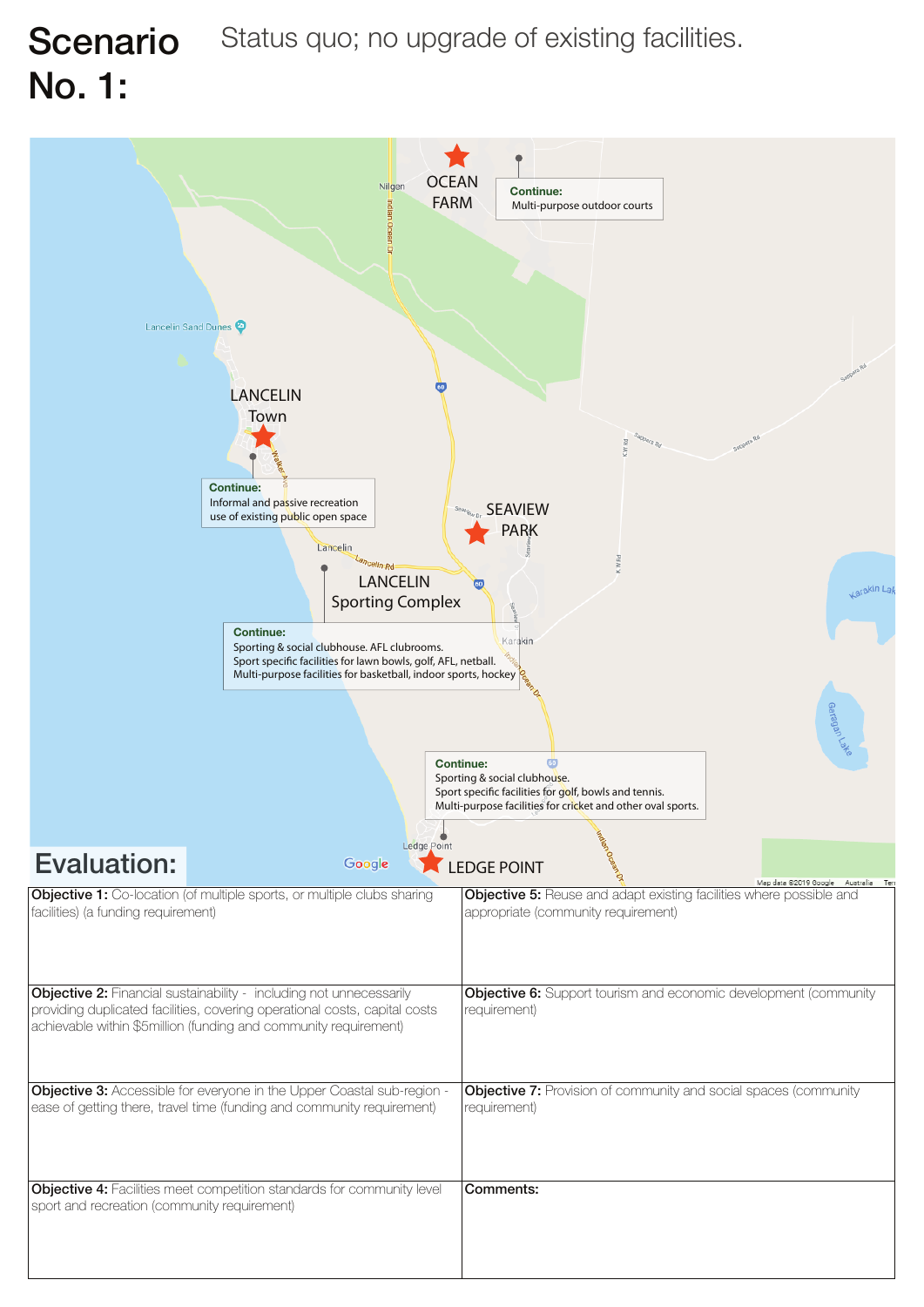

### Scenario Minor upgrades No. 2:

| Multi-purpose outdoor courts                 |                                                                                                                                                                                                                              |                                                                                                                                                                                                                                                                      |
|----------------------------------------------|------------------------------------------------------------------------------------------------------------------------------------------------------------------------------------------------------------------------------|----------------------------------------------------------------------------------------------------------------------------------------------------------------------------------------------------------------------------------------------------------------------|
| <b>Evaluation:</b>                           | Ledge Point                                                                                                                                                                                                                  | aragan Lake<br><b>Continue:</b><br>Sporting & social clubhouse.<br>Sport specific facilities for golf and bowls.<br>Multi-purpose facilities for cricket and other oval sports.<br><b>Upgrade:</b><br>Sport specific facilities for tennis and recreational shooting |
|                                              | Google                                                                                                                                                                                                                       | <b>LEDGE POINT</b><br>Map data ©2019 Google<br>Australia Terr                                                                                                                                                                                                        |
| facilities) (a funding requirement)          | <b>Objective 1:</b> Co-location (of multiple sports, or multiple clubs sharing                                                                                                                                               | <b>Objective 5:</b> Reuse and adapt existing facilities where possible and<br>appropriate (community requirement)                                                                                                                                                    |
|                                              | <b>Objective 2:</b> Financial sustainability - including not unnecessarily<br>providing duplicated facilities, covering operational costs, capital costs<br>achievable within \$5million (funding and community requirement) | <b>Objective 6:</b> Support tourism and economic development (community<br>requirement)                                                                                                                                                                              |
|                                              | <b>Objective 3:</b> Accessible for everyone in the Upper Coastal sub-region -<br>ease of getting there, travel time (funding and community requirement)                                                                      | <b>Objective 7:</b> Provision of community and social spaces (community<br>requirement)                                                                                                                                                                              |
| sport and recreation (community requirement) | <b>Objective 4:</b> Facilities meet competition standards for community level                                                                                                                                                | <b>Comments:</b>                                                                                                                                                                                                                                                     |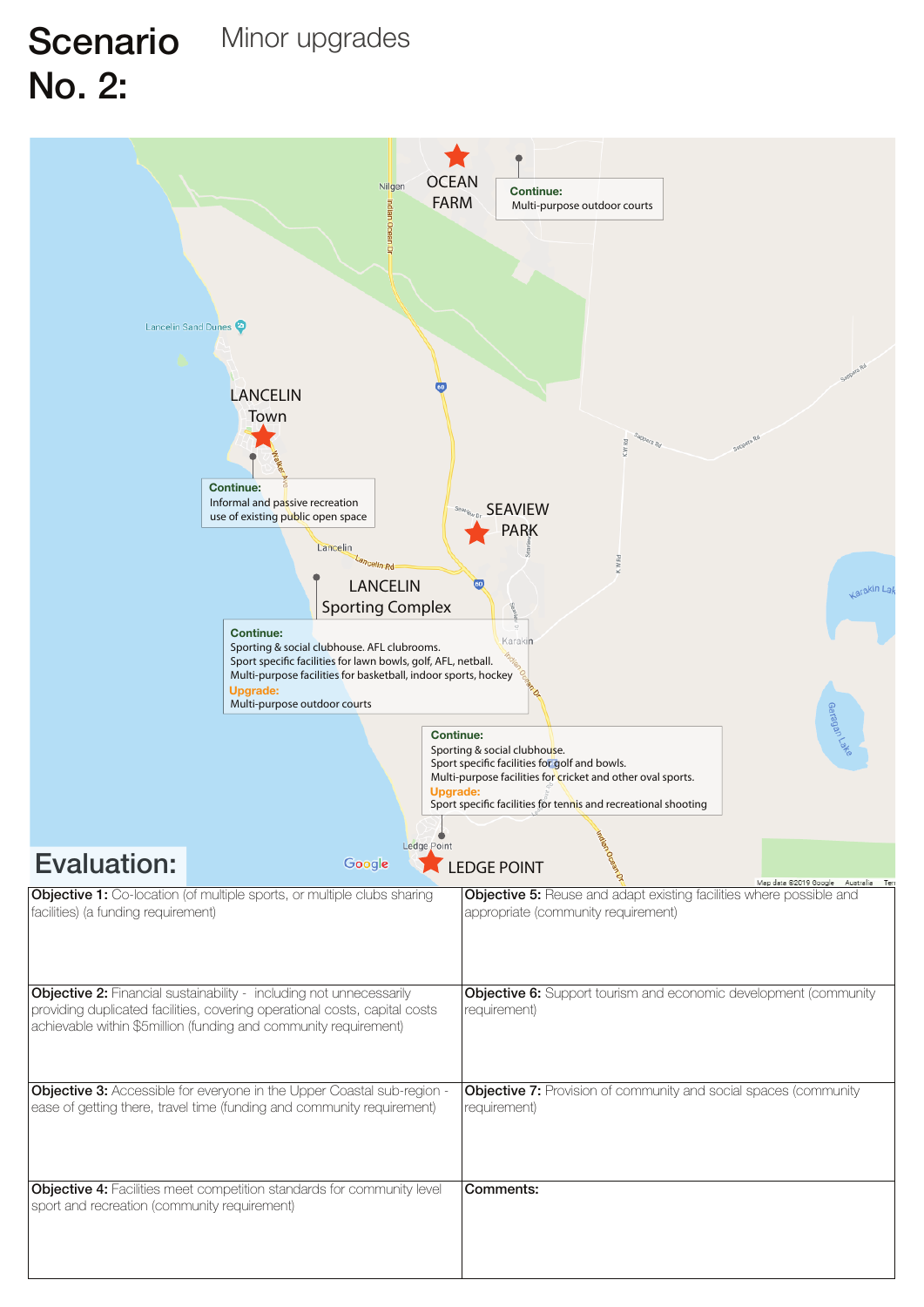

| Sport specific facilities for flockey/soccer<br>Multi-purpose outdoor court |                                                                                                                                                                                                                              |                                     |                                                                                                                                                                                                                                      |
|-----------------------------------------------------------------------------|------------------------------------------------------------------------------------------------------------------------------------------------------------------------------------------------------------------------------|-------------------------------------|--------------------------------------------------------------------------------------------------------------------------------------------------------------------------------------------------------------------------------------|
|                                                                             |                                                                                                                                                                                                                              | <b>Continue:</b><br><b>Upgrade:</b> | aragan Lake<br>Sporting & social clubhouse.<br>Sport specific facilities for bowls<br>Multi-purpose facilities for cricket and other oval sports.<br>Sport specific facilities for tennis, $18$ -hole golf and recreational shooting |
|                                                                             |                                                                                                                                                                                                                              | Ledge Point                         |                                                                                                                                                                                                                                      |
| <b>Evaluation:</b>                                                          | Google                                                                                                                                                                                                                       |                                     | <b>LEDGE POINT</b><br>Map data @2019 Google Australia Terr                                                                                                                                                                           |
| facilities) (a funding requirement)                                         | <b>Objective 1:</b> Co-location (of multiple sports, or multiple clubs sharing                                                                                                                                               |                                     | <b>Objective 5:</b> Reuse and adapt existing facilities where possible and<br>appropriate (community requirement)                                                                                                                    |
|                                                                             | <b>Objective 2:</b> Financial sustainability - including not unnecessarily<br>providing duplicated facilities, covering operational costs, capital costs<br>achievable within \$5million (funding and community requirement) |                                     | <b>Objective 6:</b> Support tourism and economic development (community<br>requirement)                                                                                                                                              |
|                                                                             | <b>Objective 3:</b> Accessible for everyone in the Upper Coastal sub-region -<br>ease of getting there, travel time (funding and community requirement)                                                                      |                                     | <b>Objective 7:</b> Provision of community and social spaces (community<br>requirement)                                                                                                                                              |
| sport and recreation (community requirement)                                | <b>Objective 4:</b> Facilities meet competition standards for community level                                                                                                                                                |                                     | <b>Comments:</b>                                                                                                                                                                                                                     |

#### Scenario Identified hubs for active, and whole of life sports. No. 3: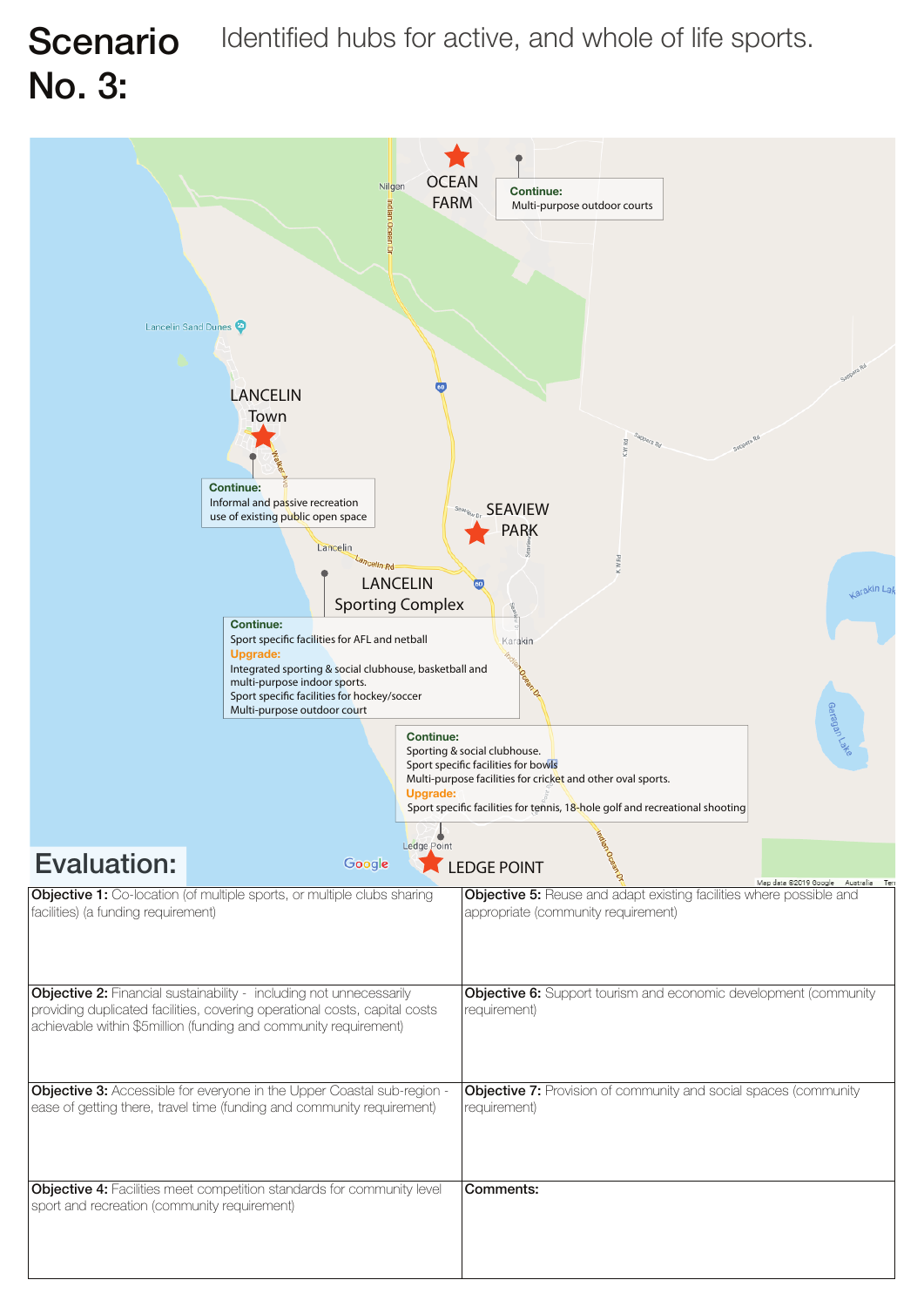

| Multi-purpose outdoor court                                                                                                                             |                                                                                                                                                                                                                              |                                     |                                                                                                                                                                                                                                                    |
|---------------------------------------------------------------------------------------------------------------------------------------------------------|------------------------------------------------------------------------------------------------------------------------------------------------------------------------------------------------------------------------------|-------------------------------------|----------------------------------------------------------------------------------------------------------------------------------------------------------------------------------------------------------------------------------------------------|
|                                                                                                                                                         |                                                                                                                                                                                                                              | <b>Continue:</b><br><b>Upgrade:</b> | ako <sub>l</sub> uaganee<br>Sporting & social clubhouse.<br>Sport specific facilities for bowls.<br>Multi-purpose facilities for cricket and other oval sports.<br>Sport specific facilities for tennis, 18-hole golf and<br>recreational shooting |
|                                                                                                                                                         |                                                                                                                                                                                                                              | Ledge Point                         |                                                                                                                                                                                                                                                    |
| <b>Evaluation:</b>                                                                                                                                      | Google                                                                                                                                                                                                                       |                                     | <b>LEDGE POINT</b>                                                                                                                                                                                                                                 |
| <b>Objective 1:</b> Co-location (of multiple sports, or multiple clubs sharing<br>facilities) (a funding requirement)                                   |                                                                                                                                                                                                                              |                                     | Map data @2019 Google Australia Terr<br><b>Objective 5:</b> Reuse and adapt existing facilities where possible and<br>appropriate (community requirement)                                                                                          |
|                                                                                                                                                         | <b>Objective 2:</b> Financial sustainability - including not unnecessarily<br>providing duplicated facilities, covering operational costs, capital costs<br>achievable within \$5million (funding and community requirement) |                                     | <b>Objective 6:</b> Support tourism and economic development (community<br>requirement)                                                                                                                                                            |
| <b>Objective 3:</b> Accessible for everyone in the Upper Coastal sub-region -<br>ease of getting there, travel time (funding and community requirement) |                                                                                                                                                                                                                              |                                     | <b>Objective 7:</b> Provision of community and social spaces (community<br>requirement)                                                                                                                                                            |
| sport and recreation (community requirement)                                                                                                            | <b>Objective 4:</b> Facilities meet competition standards for community level                                                                                                                                                |                                     | Comments:                                                                                                                                                                                                                                          |

#### Identified hubs for active, indoor and whole of life sports. Scenario No. 4: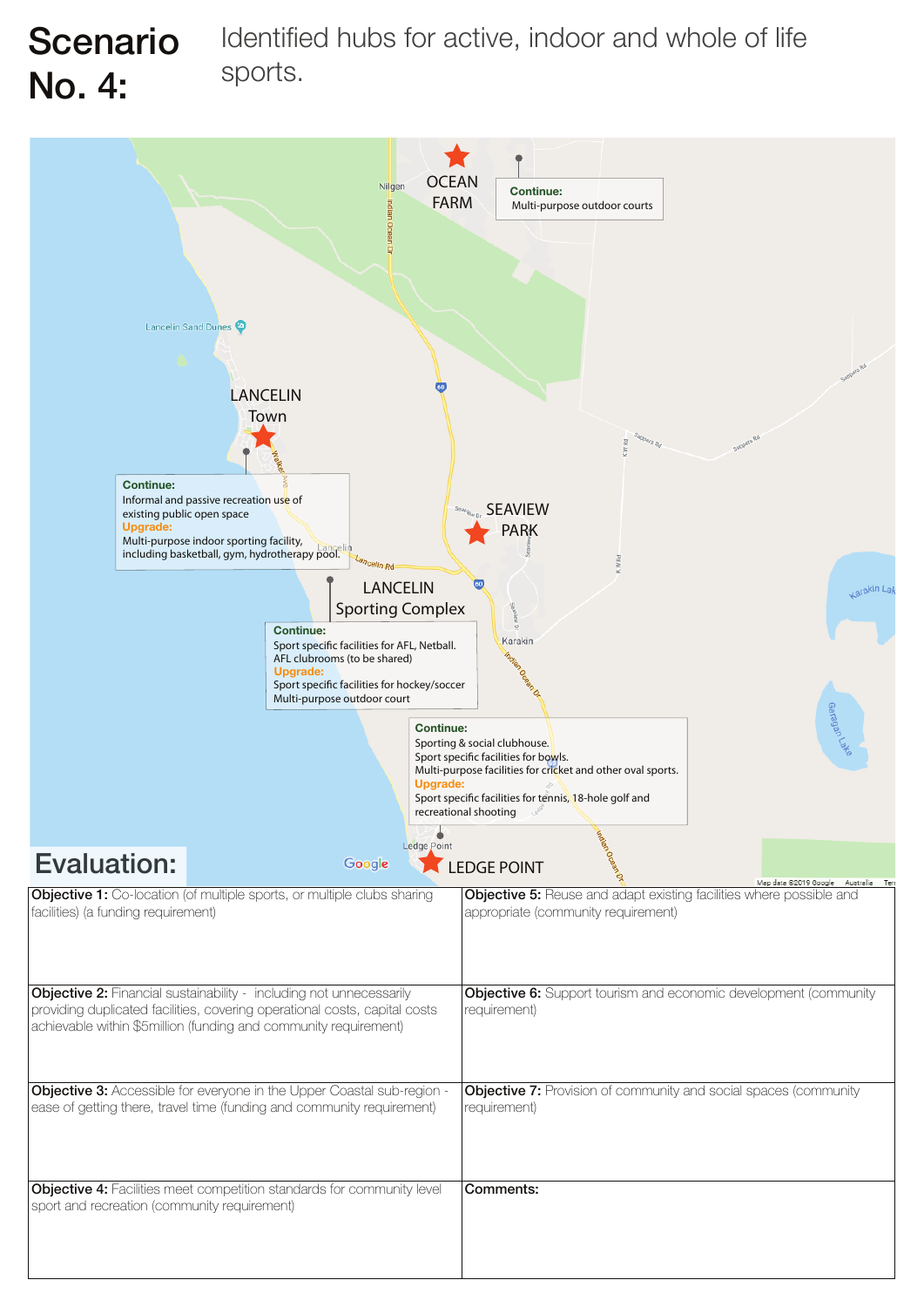![](_page_4_Figure_2.jpeg)

|                                              | <b>Upgrade:</b><br>Integrated sports pavillion, incorporating sporting &<br>social clubhouse, AFL clubrooms, basketball and<br>multi-purpose indoor sports.<br>Multi-purpose outdoor court.                                   | <b>Continue:</b><br>aragan Lake<br>Sporting & social clubhouse<br>Multi-purpose facilities for cricket and other oval sports.<br>Independent review of condition and quality:<br>Golf and bowls with potential repurpose to hockey/soccer<br>if not preferred facilities for retention<br><b>Upgrade:</b><br>Sport specific facilities for tennis and recreational shooting.<br>Ledge Point |
|----------------------------------------------|-------------------------------------------------------------------------------------------------------------------------------------------------------------------------------------------------------------------------------|---------------------------------------------------------------------------------------------------------------------------------------------------------------------------------------------------------------------------------------------------------------------------------------------------------------------------------------------------------------------------------------------|
| <b>Evaluation:</b>                           | Google                                                                                                                                                                                                                        | <b>LEDGE POINT</b><br>Map data ©2019 Google<br>Australia                                                                                                                                                                                                                                                                                                                                    |
| facilities) (a funding requirement)          | <b>Objective 1:</b> Co-location (of multiple sports, or multiple clubs sharing                                                                                                                                                | <b>Objective 5:</b> Reuse and adapt existing facilities where possible and<br>appropriate (community requirement)                                                                                                                                                                                                                                                                           |
|                                              | <b>Objective 2:</b> Financial sustainability - including not unnecessarily<br>providing duplicated facilities, covering operational costs, capital costs<br>achievable within \$5 million (funding and community requirement) | <b>Objective 6:</b> Support tourism and economic development (community<br>requirement)                                                                                                                                                                                                                                                                                                     |
|                                              | <b>Objective 3:</b> Accessible for everyone in the Upper Coastal sub-region -<br>ease of getting there, travel time (funding and community requirement)                                                                       | <b>Objective 7:</b> Provision of community and social spaces (community<br>requirement)                                                                                                                                                                                                                                                                                                     |
| sport and recreation (community requirement) | <b>Objective 4:</b> Facilities meet competition standards for community level                                                                                                                                                 | Comments:                                                                                                                                                                                                                                                                                                                                                                                   |

Utilise an independant review of condition and quality to determine which duplicated facilities are preferred. Repurpose and upgrade to facilitate additional sports.

#### Scenario No. 5: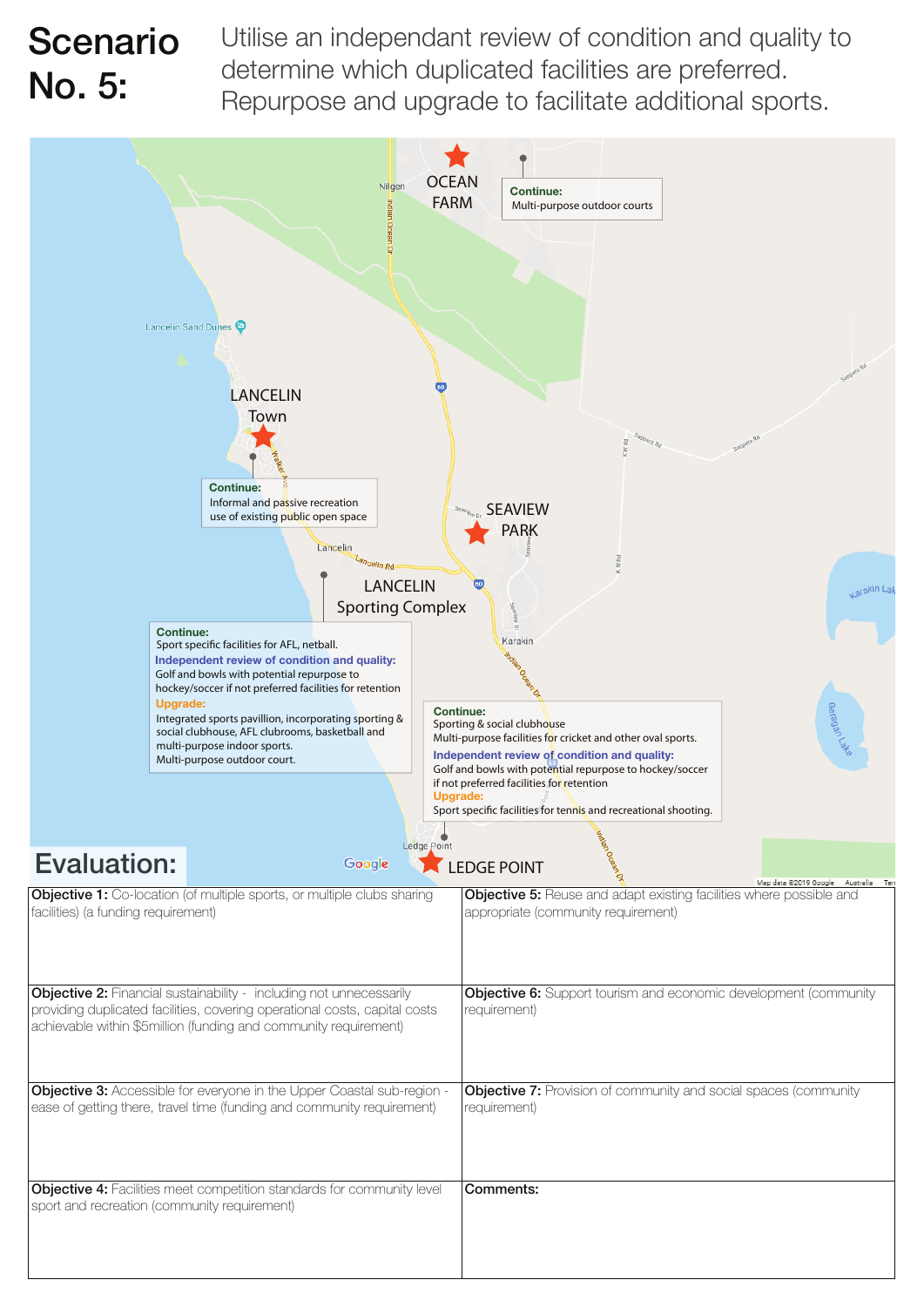![](_page_5_Figure_1.jpeg)

# Scenario Upgrades without removal of facilities No. 6:

| Sport specific facilities for hockey/soccer<br>Multi-purpose outdoor court                                                                              |                                                                                                                                                                                                                              |                                                                                                                                                                                                                                                                                                                                          |
|---------------------------------------------------------------------------------------------------------------------------------------------------------|------------------------------------------------------------------------------------------------------------------------------------------------------------------------------------------------------------------------------|------------------------------------------------------------------------------------------------------------------------------------------------------------------------------------------------------------------------------------------------------------------------------------------------------------------------------------------|
| Evaluation:                                                                                                                                             | Ledge Point<br>Google                                                                                                                                                                                                        | Garagan Lake<br><b>Continue:</b><br>Sporting & social clubhouse.<br>Sport specific facilities for 9-hole golf and bowls.<br>Multi-purpose facilities for cricket and other oval sports.<br><b>Upgrade:</b><br>Sport specific facilities for tennis and recreational shooting<br><b>LEDGE POINT</b><br>Map data @2019 Google<br>Australia |
| facilities) (a funding requirement)                                                                                                                     | <b>Objective 1:</b> Co-location (of multiple sports, or multiple clubs sharing                                                                                                                                               | <b>Objective 5:</b> Reuse and adapt existing facilities where possible and<br>appropriate (community requirement)                                                                                                                                                                                                                        |
|                                                                                                                                                         | <b>Objective 2:</b> Financial sustainability - including not unnecessarily<br>providing duplicated facilities, covering operational costs, capital costs<br>achievable within \$5million (funding and community requirement) | <b>Objective 6:</b> Support tourism and economic development (community<br>requirement)                                                                                                                                                                                                                                                  |
| <b>Objective 3:</b> Accessible for everyone in the Upper Coastal sub-region -<br>ease of getting there, travel time (funding and community requirement) |                                                                                                                                                                                                                              | <b>Objective 7:</b> Provision of community and social spaces (community<br>requirement)                                                                                                                                                                                                                                                  |
| sport and recreation (community requirement)                                                                                                            | <b>Objective 4:</b> Facilities meet competition standards for community level                                                                                                                                                | <b>Comments:</b>                                                                                                                                                                                                                                                                                                                         |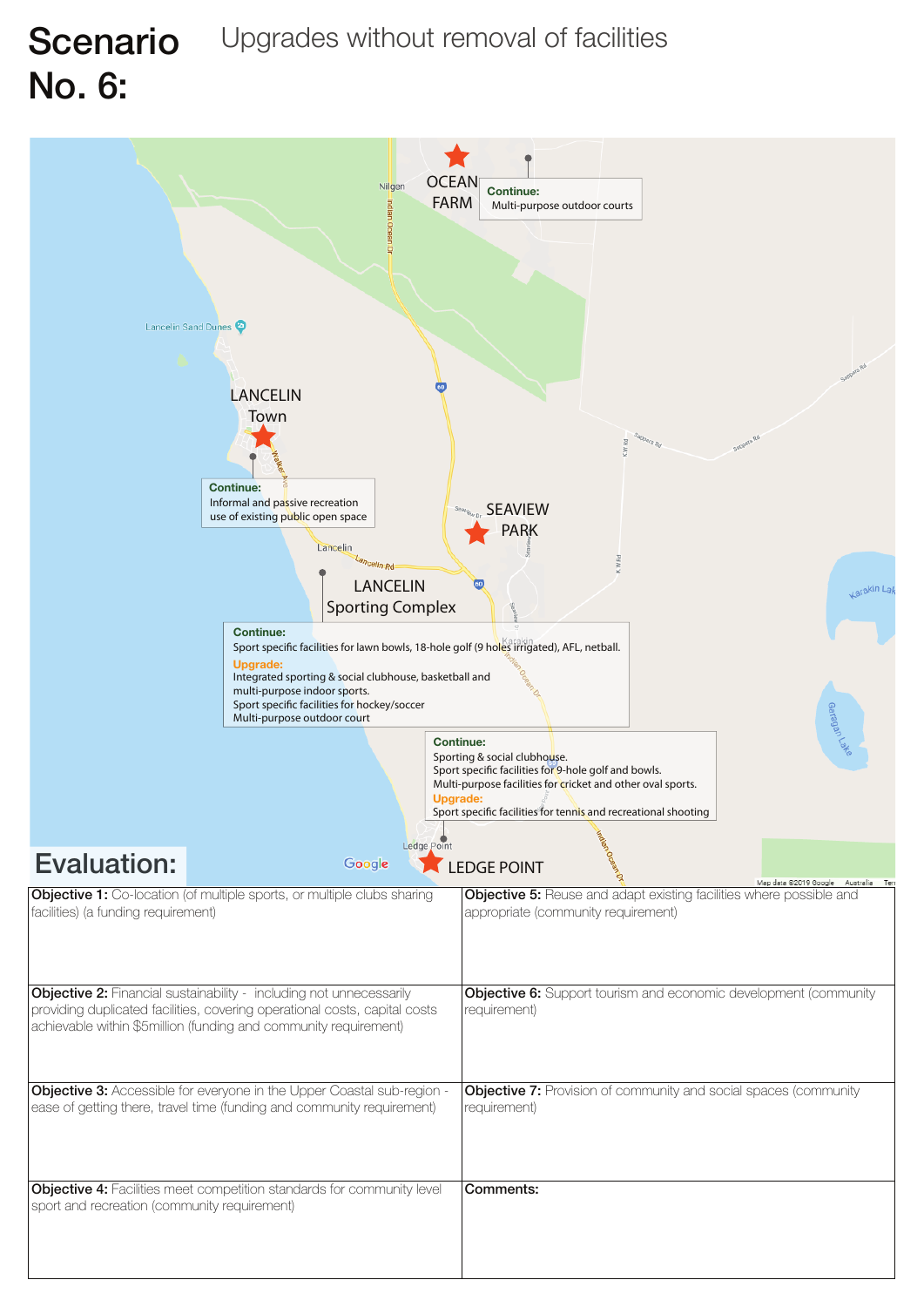![](_page_6_Figure_1.jpeg)

# Scenario Consolidated hub at Lancelin Sporting Complex. No. 7:

|                                                                                                                                                         | Sport specific facilities for hockey/soccer, and 18-hole irrigated golf course.<br>Multi-purpose courts for netball and tennis<br>Relocate recreational shooting within complex.<br><b>Continue:</b>                         | aragan Lake<br>Informal and passive recreation<br>use of existing public open space                                                                       |
|---------------------------------------------------------------------------------------------------------------------------------------------------------|------------------------------------------------------------------------------------------------------------------------------------------------------------------------------------------------------------------------------|-----------------------------------------------------------------------------------------------------------------------------------------------------------|
| <b>Evaluation:</b>                                                                                                                                      | Ledge Point<br>Google                                                                                                                                                                                                        | <b>LEDGE POINT</b>                                                                                                                                        |
| <b>Objective 1:</b> Co-location (of multiple sports, or multiple clubs sharing<br>facilities) (a funding requirement)                                   |                                                                                                                                                                                                                              | Map data @2019 Google Australia Terr<br><b>Objective 5:</b> Reuse and adapt existing facilities where possible and<br>appropriate (community requirement) |
|                                                                                                                                                         | <b>Objective 2:</b> Financial sustainability - including not unnecessarily<br>providing duplicated facilities, covering operational costs, capital costs<br>achievable within \$5million (funding and community requirement) | <b>Objective 6:</b> Support tourism and economic development (community<br>requirement)                                                                   |
| <b>Objective 3:</b> Accessible for everyone in the Upper Coastal sub-region -<br>ease of getting there, travel time (funding and community requirement) |                                                                                                                                                                                                                              | <b>Objective 7:</b> Provision of community and social spaces (community<br>requirement)                                                                   |
| sport and recreation (community requirement)                                                                                                            | <b>Objective 4:</b> Facilities meet competition standards for community level                                                                                                                                                | Comments:                                                                                                                                                 |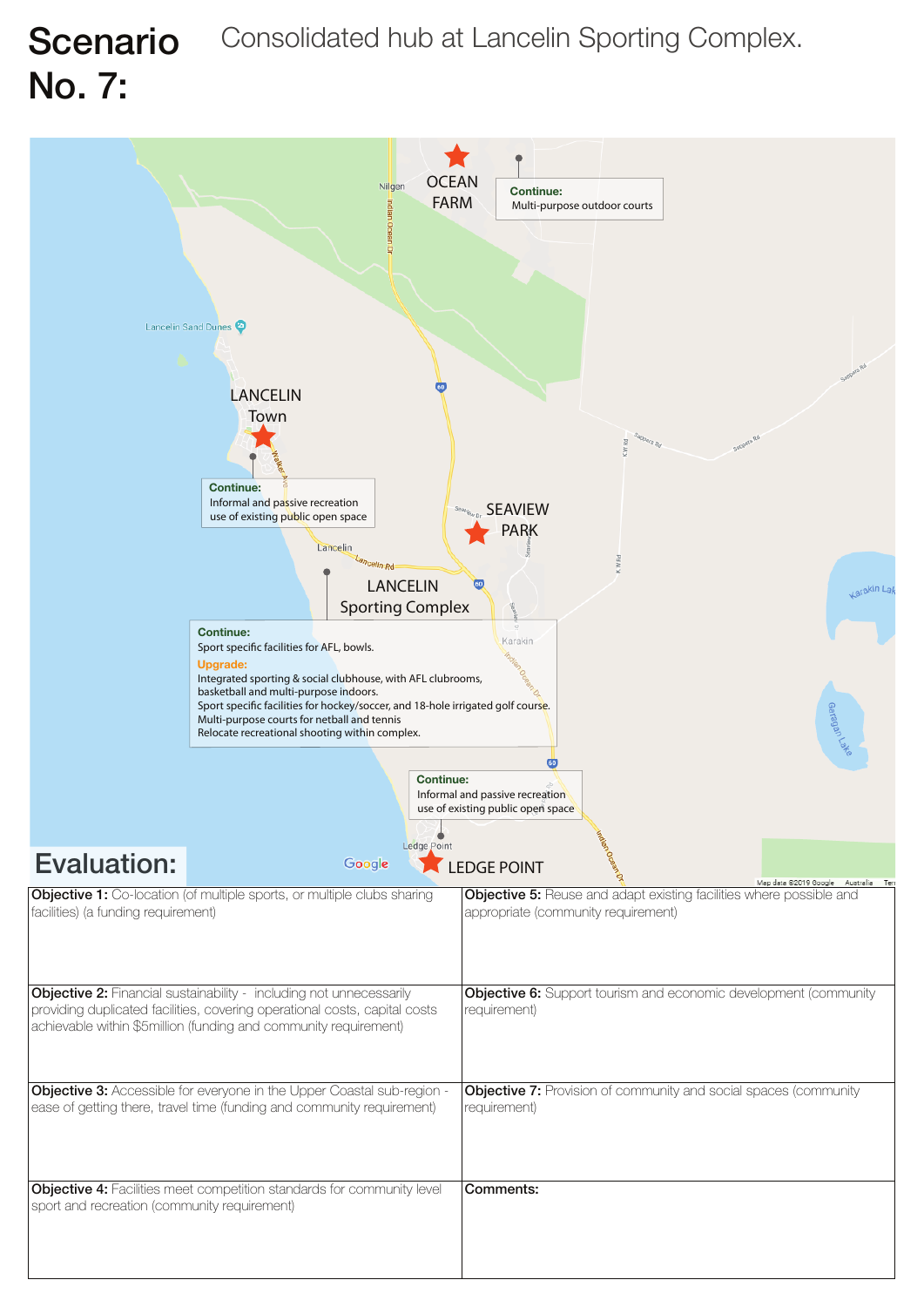![](_page_7_Figure_1.jpeg)

# Scenario Consolidated hub at Ledge Point. No. 8:

|                                              | <b>Continue:</b><br><b>Upgrade:</b><br>Ledge Point                                                                                                                                                                           | Sporting & social clubhouse.<br>Sport specific facilities for bowls.<br>Sport specific facilities for 18-hole golf and recreational shooting.<br>Multi-purpose courts for tennis and netball<br>Multi-purpose facilities for AFL, cricket, hockey/soccer<br>and other oval sports. | aragan Lake                        |
|----------------------------------------------|------------------------------------------------------------------------------------------------------------------------------------------------------------------------------------------------------------------------------|------------------------------------------------------------------------------------------------------------------------------------------------------------------------------------------------------------------------------------------------------------------------------------|------------------------------------|
| Evaluation:                                  | Google                                                                                                                                                                                                                       | <b>LEDGE POINT</b>                                                                                                                                                                                                                                                                 | Map data @2019 Google<br>Australia |
| facilities) (a funding requirement)          | <b>Objective 1:</b> Co-location (of multiple sports, or multiple clubs sharing                                                                                                                                               | <b>Objective 5:</b> Reuse and adapt existing facilities where possible and<br>appropriate (community requirement)                                                                                                                                                                  |                                    |
|                                              | <b>Objective 2:</b> Financial sustainability - including not unnecessarily<br>providing duplicated facilities, covering operational costs, capital costs<br>achievable within \$5million (funding and community requirement) | <b>Objective 6:</b> Support tourism and economic development (community<br>requirement)                                                                                                                                                                                            |                                    |
|                                              | <b>Objective 3:</b> Accessible for everyone in the Upper Coastal sub-region -<br>ease of getting there, travel time (funding and community requirement)                                                                      | <b>Objective 7:</b> Provision of community and social spaces (community<br>requirement)                                                                                                                                                                                            |                                    |
| sport and recreation (community requirement) | <b>Objective 4:</b> Facilities meet competition standards for community level                                                                                                                                                | <b>Comments:</b>                                                                                                                                                                                                                                                                   |                                    |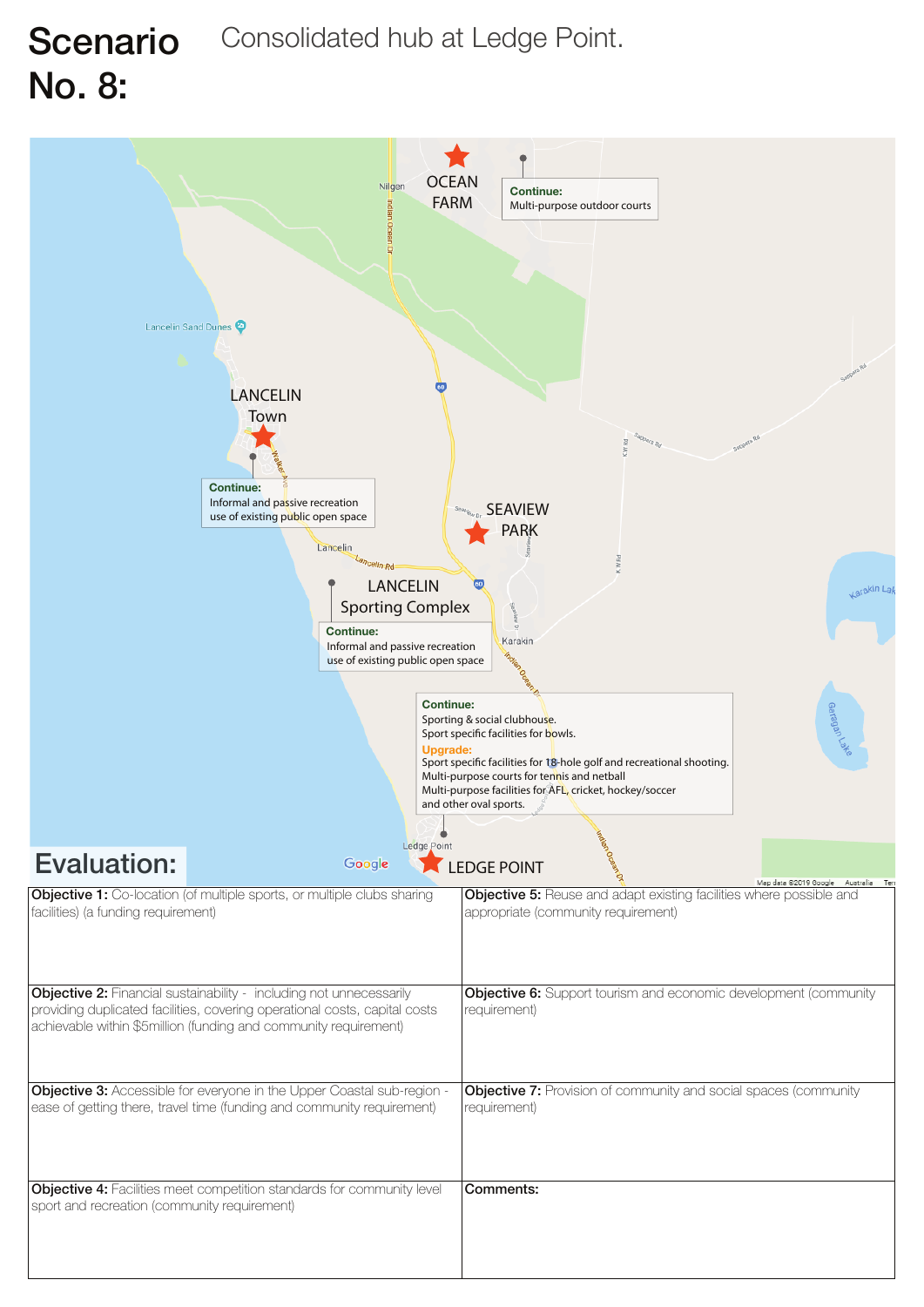![](_page_8_Figure_3.jpeg)

|                                                                                                                                                                                                                              | <b>Travel to Gingin</b><br>ake/vegene                                                                             |
|------------------------------------------------------------------------------------------------------------------------------------------------------------------------------------------------------------------------------|-------------------------------------------------------------------------------------------------------------------|
| <b>Continue:</b>                                                                                                                                                                                                             | Informal and passive recreation<br>use of existing public open space                                              |
| Ledge Point<br><b>Evaluation:</b><br>Google                                                                                                                                                                                  | <b>LEDGE POINT</b><br>Map data @2019 Google Australia Terr                                                        |
| <b>Objective 1:</b> Co-location (of multiple sports, or multiple clubs sharing<br>facilities) (a funding requirement)                                                                                                        | <b>Objective 5:</b> Reuse and adapt existing facilities where possible and<br>appropriate (community requirement) |
| <b>Objective 2:</b> Financial sustainability - including not unnecessarily<br>providing duplicated facilities, covering operational costs, capital costs<br>achievable within \$5million (funding and community requirement) | <b>Objective 6:</b> Support tourism and economic development (community<br>requirement)                           |
| <b>Objective 3:</b> Accessible for everyone in the Upper Coastal sub-region -<br>ease of getting there, travel time (funding and community requirement)                                                                      | <b>Objective 7:</b> Provision of community and social spaces (community<br>requirement)                           |
| <b>Objective 4:</b> Facilities meet competition standards for community level<br>sport and recreation (community requirement)                                                                                                | <b>Comments:</b>                                                                                                  |

Utilise district facilities.

Removal of all sporting facilities upon deterioration without replacement.

#### Scenario No. 9: